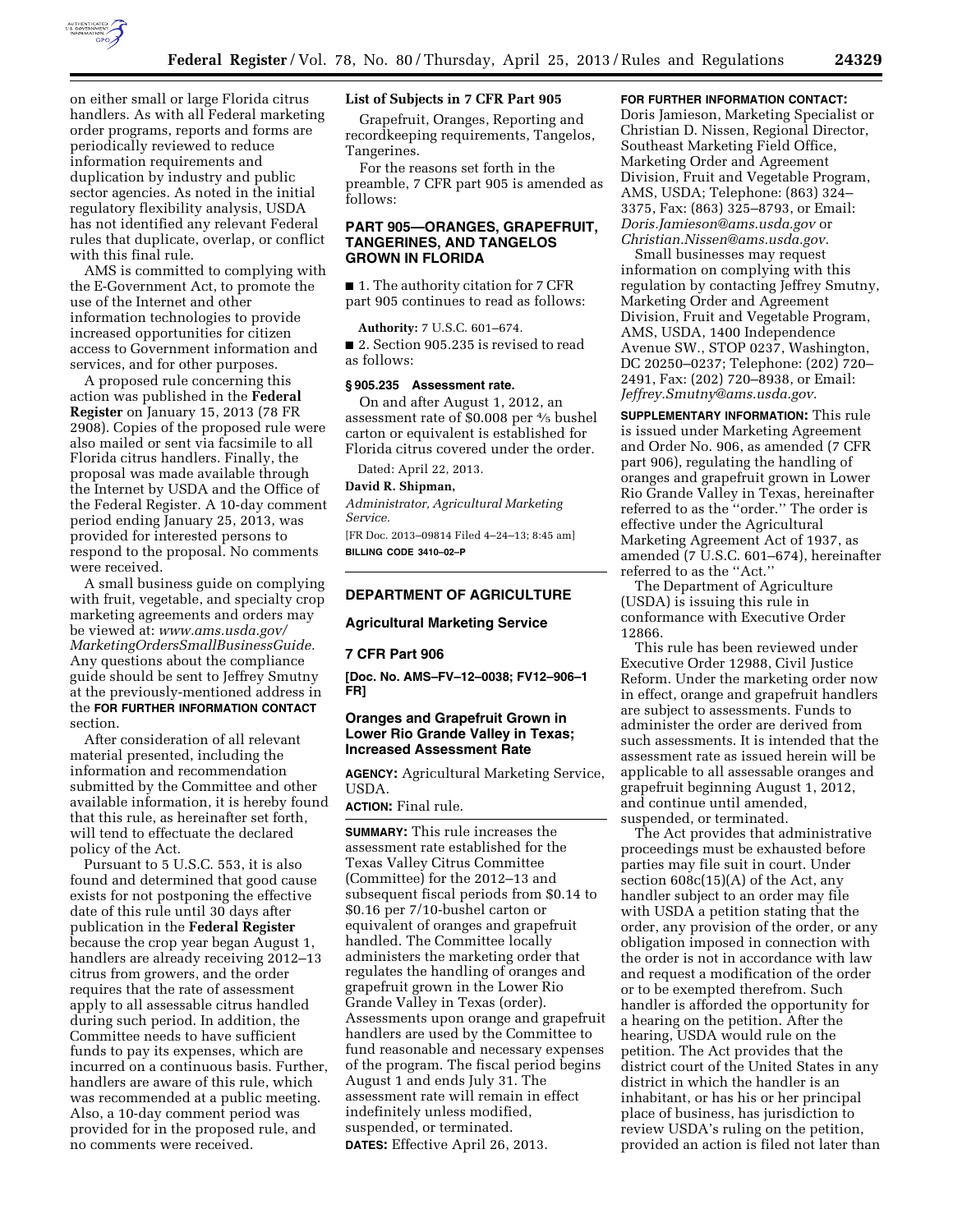20 days after the date of the entry of the ruling.

This rule increases the assessment rate established for the Committee for the 2012–13 and subsequent fiscal periods from \$0.14 to \$0.16 per 7/10 bushel carton or equivalent of oranges and grapefruit handled.

The Texas orange and grapefruit marketing order provides authority for the Committee, with the approval of USDA, to formulate an annual budget of expenses and collect assessments from handlers to administer the program. The members of the Committee are producers and handlers of Texas oranges and grapefruit. They are familiar with the Committee's needs and with the costs for goods and services in their local area and are thus in a position to formulate an appropriate budget and assessment rate. The assessment rate is formulated and discussed in a public meeting. Thus, all directly affected persons have an opportunity to participate and provide input.

For the 2011–12 and subsequent fiscal periods, the Committee recommended, and USDA approved, an assessment rate that would continue in effect from fiscal period to fiscal period unless modified, suspended, or terminated by USDA based upon a recommendation and information submitted by the Committee or other information available to USDA.

The Committee met on June 5, 2012, and unanimously recommended 2012– 13 expenditures of \$1,340,800 and an assessment rate of \$0.16 per 7/10-bushel carton or equivalent of oranges and grapefruit handled. In comparison, last year's budgeted expenditures were \$1,273,537. The assessment rate of \$0.16 is \$0.02 higher than the rate currently in effect. The increased assessment rate should generate sufficient income to cover anticipated expenses, including an increase in advertising and promotion, as well as allow the Committee to replenish funds in its reserves.

The major expenditures recommended by the Committee for the 2012–13 fiscal period include \$575,000 for promotion; \$489,500 for the Mexican fruit fly control program; and \$243,000 for management, administration, and compliance. Budgeted expenses for these items in 2011–12 were \$425,000, \$564,500, and \$250,737, respectively.

The assessment rate recommended by the Committee was derived by dividing anticipated expenses by expected shipments of Texas oranges and grapefruit. Orange and grapefruit shipments for the 2012–13 fiscal period are estimated at 8.5 million 7/10-bushel cartons or equivalent, which should provide \$1,360,000 in assessment income. Income derived from handler assessments should be adequate to cover budgeted expenses. Funds in the reserve (currently \$78,090) will be kept within the maximum permitted by the order (approximately one fiscal period's expenses as stated in § 906.35).

The assessment rate established in this rule will continue in effect indefinitely unless modified, suspended, or terminated by USDA based upon a recommendation and information submitted by the Committee or other available information.

Although this assessment rate will be in effect for an indefinite period, the Committee will continue to meet prior to or during each fiscal period to recommend a budget of expenses and consider recommendations for modification of the assessment rate. The dates and times of Committee meetings are available from the Committee or USDA. Committee meetings are open to the public and interested persons may express their views at these meetings. USDA will evaluate Committee recommendations and other available information to determine whether modification of the assessment rate is needed. Further rulemaking will be undertaken as necessary. The Committee's 2012–13 budget and those for subsequent fiscal periods would be reviewed and, as appropriate, approved by USDA.

#### **Final Regulatory Flexibility Analysis**

Pursuant to requirements set forth in the Regulatory Flexibility Act (RFA) (5 U.S.C. 601–612), the Agricultural Marketing Service (AMS) has considered the economic impact of this rule on small entities. Accordingly, AMS has prepared this final regulatory flexibility analysis.

The purpose of the RFA is to fit regulatory actions to the scale of business subject to such actions in order that small businesses will not be unduly or disproportionately burdened. Marketing orders issued pursuant to the Act, and the rules issued thereunder, are unique in that they are brought about through group action of essentially small entities acting on their own behalf.

There are approximately 170 producers of oranges and grapefruit in the production area and 15 handlers subject to regulation under the marketing order. Small agricultural producers are defined by the Small Business Administration (SBA) as those having annual receipts less than \$750,000, and small agricultural service

firms are defined as those whose annual receipts are less than \$7,000,000 (13 CFR 121.201).

According to Committee data and information from the National Agricultural Statistics Service, the weighted average grower price for Texas citrus during the 2010–11 season was around \$11.30 per box and total shipments were near 7.3 million boxes. Using the weighted average price and shipment information, and assuming a normal distribution, the majority of growers would have annual receipts of less than \$750,000. In addition, based on available information, approximately 60 percent of Texas citrus handlers could be considered small businesses under SBA's definition. Thus, the majority of producers and handlers of Texas citrus may be classified as small entities.

This rule increases the assessment rate established for the Committee and collected from handlers for the 2012–13 and subsequent fiscal periods from \$0.14 to \$0.16 per 7/10-bushel carton or equivalent of Texas oranges and grapefruit. The Committee unanimously recommended 2012–13 expenditures of \$1,340,800 and an assessment rate of \$0.16 per 7/10-bushel carton or equivalent handled. The assessment rate of \$0.16 is \$0.02 higher than the 2011– 12 rate. The quantity of assessable oranges and grapefruit for the 2012–13 fiscal period is estimated at 8.5 million 7/10-bushel cartons or equivalent. Thus, the \$0.16 rate should provide \$1,360,000 in assessment income and be adequate to meet this year's expenses.

The major expenditures recommended by the Committee for the 2012–13 fiscal period include \$575,000 for promotion; \$489,500 for the Mexican fruit fly control program; and \$243,000 for management, administration and compliance. Budgeted expenses for these items in 2011–12 were \$425,000, \$564,500, and \$250,737, respectively.

The Committee reviewed and unanimously recommended 2012–13 expenditures of \$1,340,800, which included increases in promotional activities. The Committee considered proposed expenses and recommended increasing the assessment rate to cover the increase in the advertising and promotion program, as well as to allow the Committee to replenish funds in its reserve.

Prior to arriving at this budget, the Committee considered information from various sources, such as the Committee's Budget and Personnel Committee and the Market Development Committee. Alternative expenditure levels were discussed by these groups, based upon the relative value of various